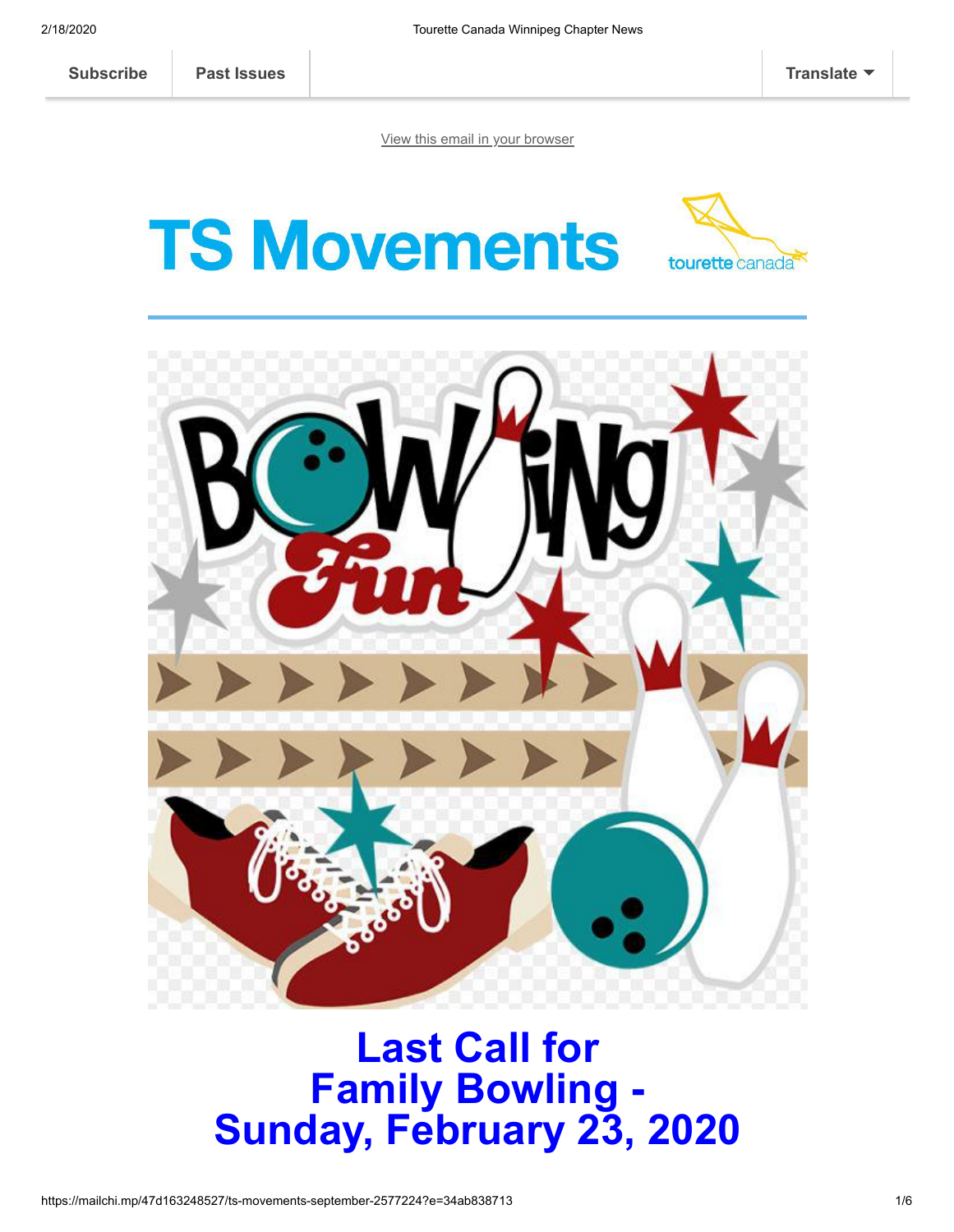**J[oin us for an a](https://us17.campaign-archive.com/home/?u=4d24ae0bf7e74f5742dc7ea4d&id=4f65696a2c)fternoon of fun for the whole family at [Subscribe](http://eepurl.com/diDvq5) Past Issues [Translate](javascript:;)**

**Academy Lanes West Bowling Alley -479 Westwood Dr,**

**Winnipeg from 2:00 - 4:00pm.**

**NO FEE to participate but we gratefully accept goodwill donations to assist in covering the costs of the venue. Soft drinks & popcorn will be provided.**

**Please RSVP attendance so we can plan for the proper number of bowling lanes by: February 17, 2020. Simply send us an email to: winnipeg@tourette.ca** 

**[EMAIL YOUR RSVP \(click here\)](mailto:winnipeg@tourette.ca?subject=RSVP%27ing%20to%20Feb%2023rd%20Bowling%20Event)**





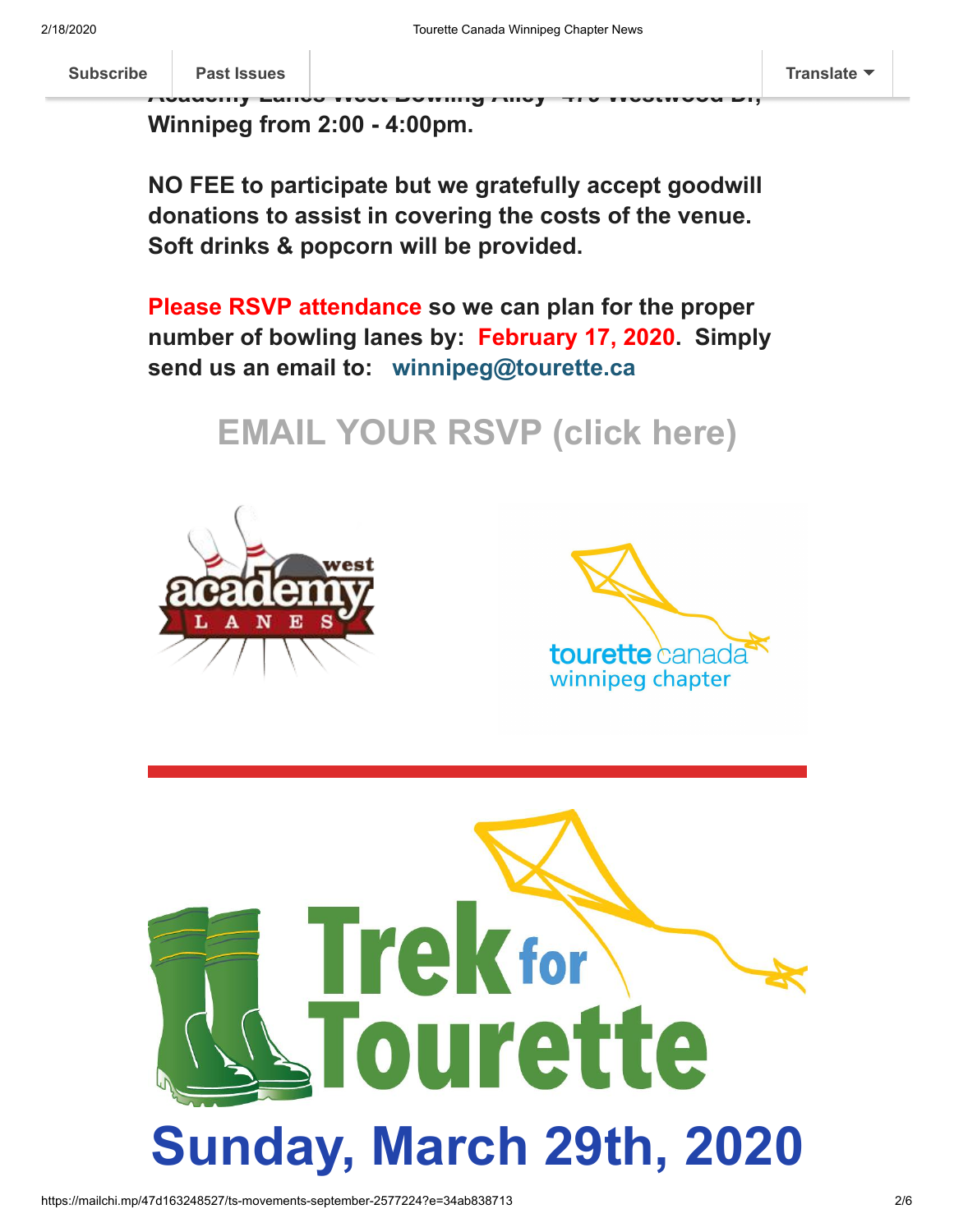**Syndrome in our community and across Canada. Register as an individual or a team, canvass family, friends & associates to pledge funds.**

**The Winnipeg Trek takes place at Assiniboine Park with registration at 9:00am at the Duck Pond Shelter. The Trek takes place from 10:00am with food & beverages available upon completion.**

**[REGISTER YOURSELF or TEAM \(click here\)](https://tourette.ca/trek)**





@TouretteCanada www.tourette.ca **#TrekForTourette** 

**JOIN US MARCH 29, 2020 Assiniboine Park – Duck Pond** Registration starts at 9AM | Trek starts at 10AM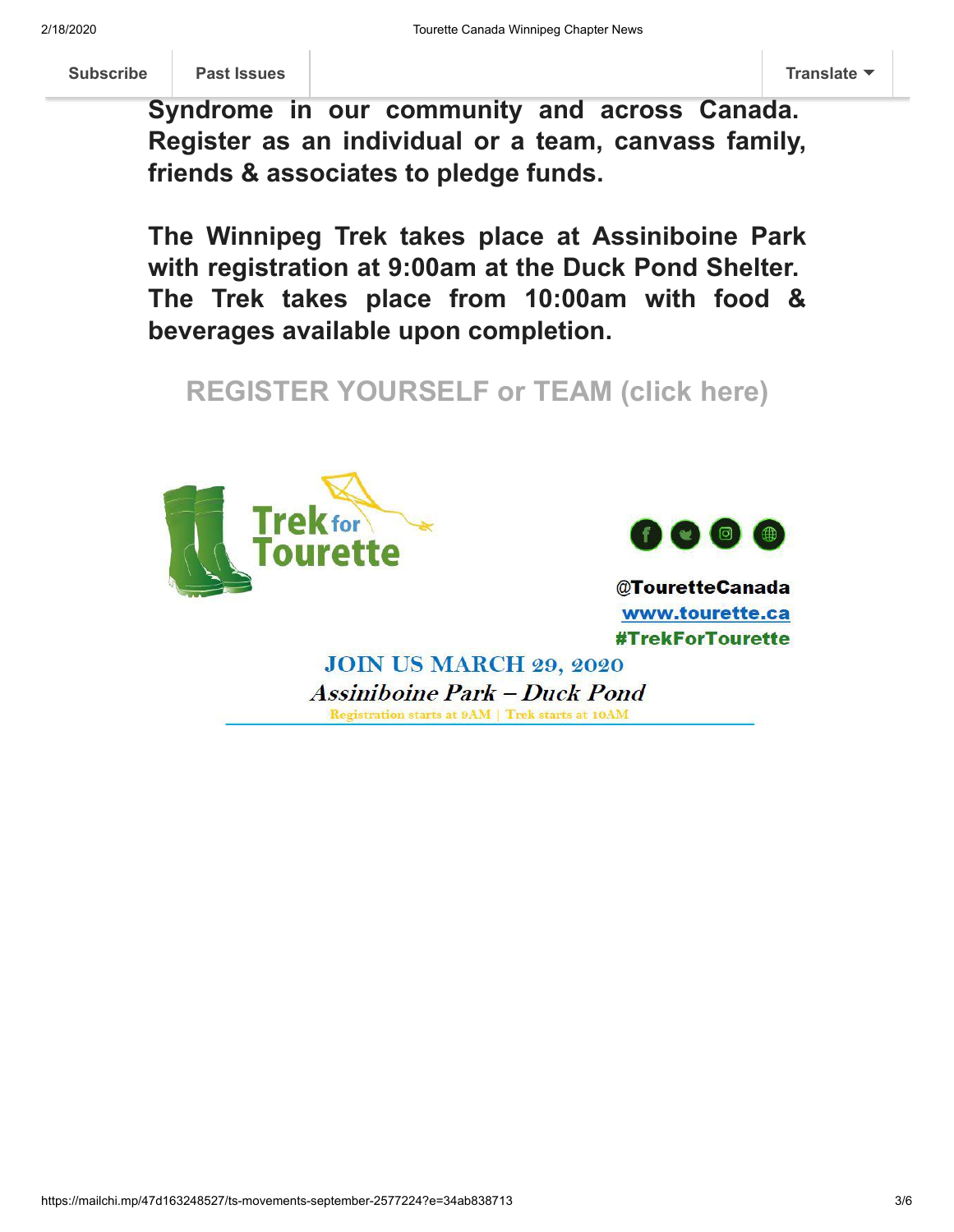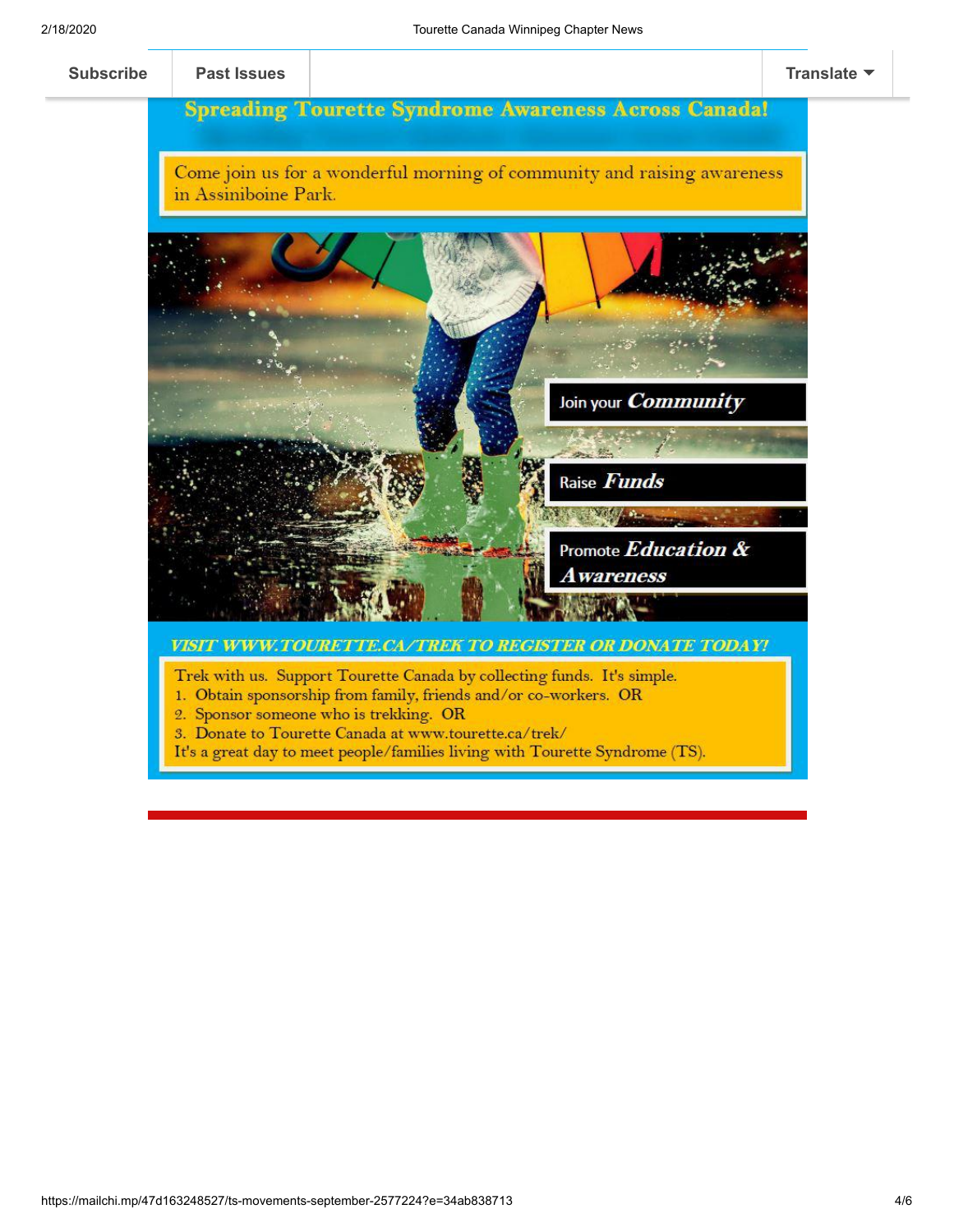tourette canada winnipeg chapter

## **BECOME INVOLVED**

**Tourette Canada Winnipeg Chapter is a volunteer support group representing Tourette Canada in the province of Manitoba.**

**Our business meetings are conducted monthly (except for July/August/December) on the 3rd Wednesday at 7:00pm in the Park Boardroom at the Pavilion in the Park - Assiniboine Park, Winnipeg, MB.**

**We welcome new members to our meetings, so if you are interested in supporting those with Tourette Syndrome in our community, come out to a meeting.**

**Our Winnipeg Chapter information is also located on the Tourette Canada website** (**[click here](https://tourette.ca/about-tourette-canada/local-affiliates/winnipeg-chapter/)**).